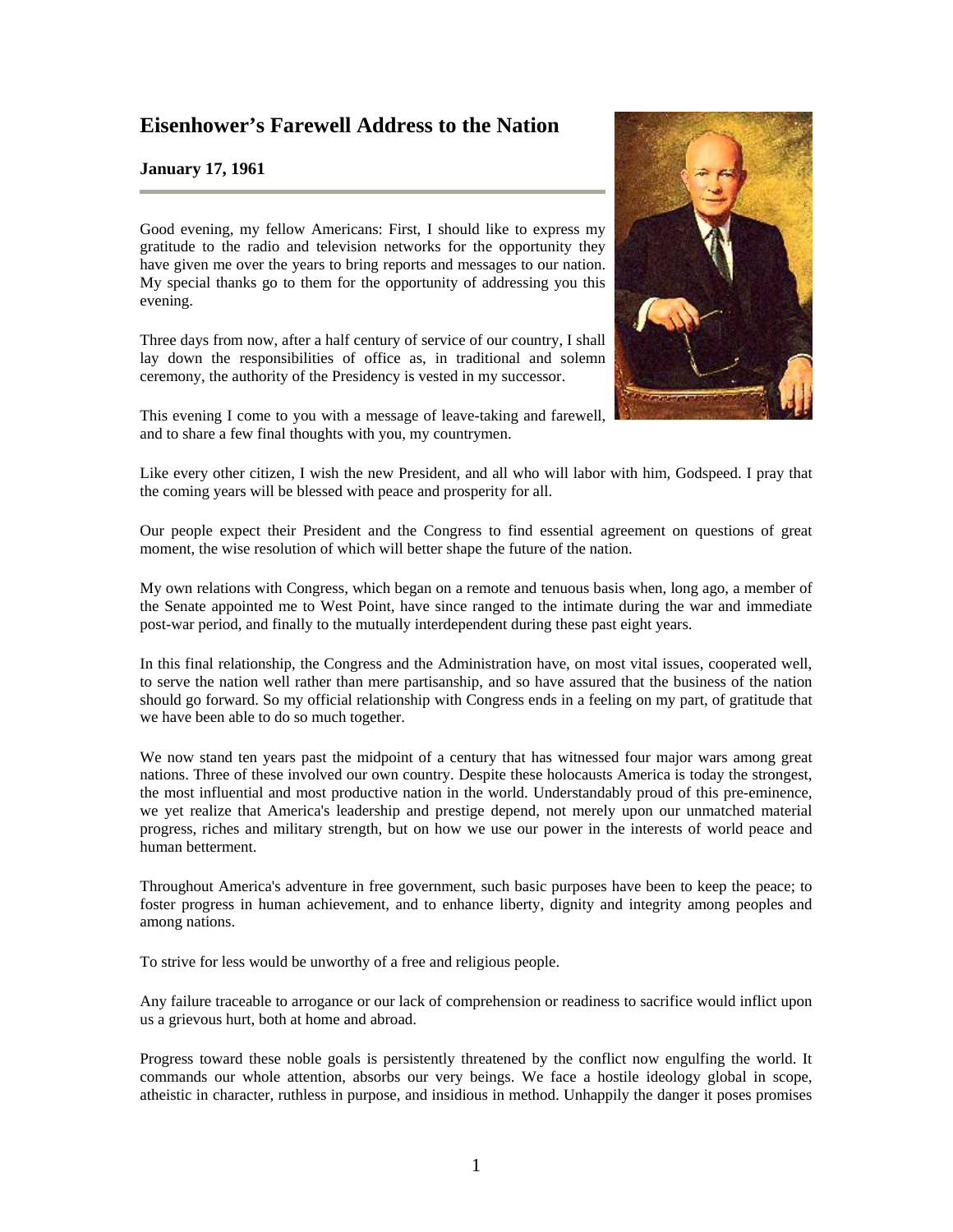to be of indefinite duration. To meet it successfully, there is called for, not so much the emotional and transitory sacrifices of crisis, but rather those which enable us to carry forward steadily, surely, and without complaint the burdens of a prolonged and complex struggle – with liberty the stake. Only thus shall we remain, despite every provocation, on our charted course toward permanent peace and human betterment.

Crises there will continue to be. In meeting them, whether foreign or domestic, great or small, there is a recurring temptation to feel that some spectacular and costly action could become the miraculous solution to all current difficulties. A huge increase in the newer elements of our defenses; development of unrealistic programs to cure every ill in agriculture; a dramatic expansion in basic and applied research – these and many other possibilities, each possibly promising in itself, may be suggested as the only way to the road we wish to travel.

But each proposal must be weighed in light of a broader consideration; the need to maintain balance in and among national programs – balance between the private and the public economy, balance between the cost and hoped for advantages – balance between the clearly necessary and the comfortably desirable; balance between our essential requirements as a nation and the duties imposed by the nation upon the individual; balance between the actions of the moment and the national welfare of the future. Good judgment seeks balance and progress; lack of it eventually finds imbalance and frustration.

The record of many decades stands as proof that our people and their Government have, in the main, understood these truths and have responded to them well in the face of threat and stress.

But threats, new in kind or degree, constantly arise.

Of these, I mention two only.

A vital element in keeping the peace is our military establishment. Our arms must be mighty, ready for instant action, so that no potential aggressor may be tempted to risk his own destruction.

Our military organization today bears little relation to that known by any of my predecessors in peacetime, or indeed by the fighting men of World War II or Korea.

Until the latest of our world conflicts, the United States had no armaments industry. American makers of plowshares could, with time and as required, make swords as well. But now we can no longer risk emergency improvisation of national defense; we have been compelled to create a permanent armaments industry of vast proportions. Added to this, three and a half million men and women are directly engaged in the defense establishment. We annually spend on military security more than the net income of all United States corporations.

This conjunction of an immense military establishment and a large arms industry is new in the American experience. The total influence – economic, political, even spiritual – is felt in every city, every Statehouse, every office of the Federal government. We recognize the imperative need for this development. Yet we must not fail to comprehend its grave implications. Our toil, resources and livelihood are all involved; so is the very structure of our society.

In the councils of government, we must guard against the acquisition of unwarranted influence, whether sought or unsought, by the military-industrial complex. The potential for the disastrous rise of misplaced power exists and will persist.

American makers of plowshares could, with time and as required, make swords as well. But now we can no longer risk emergency improvisation of national defense; we have been compelled to create a permanent armaments industry of vast proportions.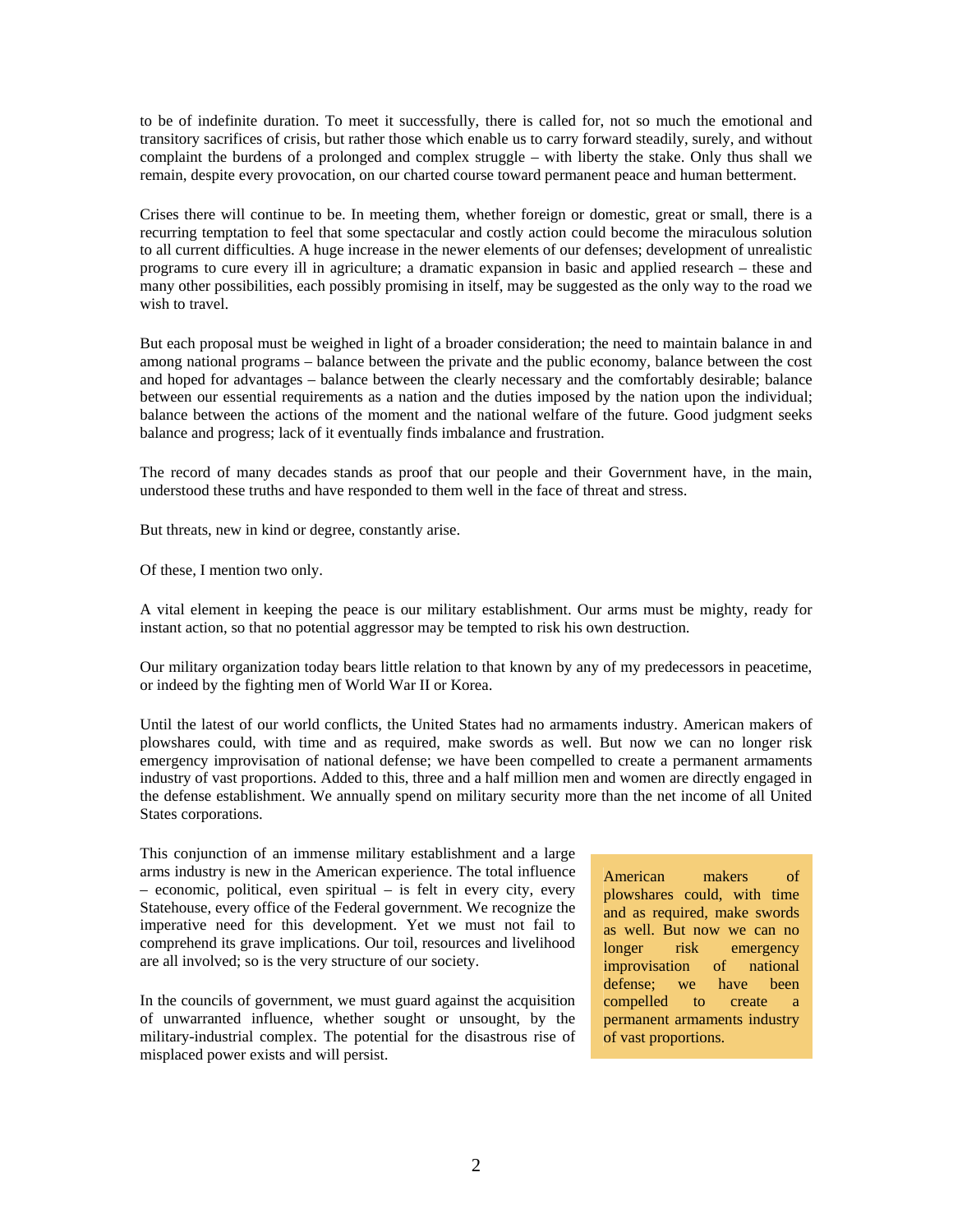We must never let the weight of this combination endanger our liberties or democratic processes. We should take nothing for granted. Only an alert and knowledgeable citizenry can compel the proper meshing of the huge industrial and military machinery of defense with our peaceful methods and goals, so that security and liberty may prosper together.

Akin to, and largely responsible for the sweeping changes in our industrial-military posture, has been the technological revolution during recent decades.

In this revolution, research has become central, it also becomes more formalized, complex, and costly. A steadily increasing share is conducted for, by, or at the direction of, the Federal government.

Today, the solitary inventor, tinkering in his shop, has been overshadowed by task forces of scientists in laboratories and testing fields. In the same fashion, the free university, historically the fountainhead of free ideas and scientific discovery, has experienced a revolution in the conduct of research. Partly because of the huge costs involved, a government contract becomes virtually a substitute for intellectual curiosity. For every old blackboard there are now hundreds of new electronic computers.

The prospect of domination of the nation's scholars by Federal employment, project allocations, and the power of money is ever present – and is gravely to be regarded.

Yet, in holding scientific research and discovery in respect, as we should, we must also be alert to the equal and opposite danger that public policy could itself become the captive of a scientific-technological elite.

The prospect of domination of the nation's scholars by Federal employment, project allocations, and the power of money is ever present – and is gravely to be regarded.

It is the task of statesmanship to mold, to balance, and to integrate these and other forces, new and old, within the principles of our democratic system – ever aiming toward the supreme goals of our free society.

Another factor in maintaining balance involves the element of time. As we peer into society's future, we  $-$  you and I, and our government – must avoid the impulse to live only for today, plundering for, for our own ease and convenience, the precious resources of tomorrow.

We cannot mortgage the material assets of our grandchildren without asking the loss also of their political and spiritual heritage. We want democracy to survive for all generations to come, not to become the insolvent phantom of tomorrow.

Down the long lane of the history yet to be written America knows that this world of ours, ever growing smaller, must avoid becoming a community of dreadful fear and hate, and be, instead, a proud confederation of mutual trust and respect.

Such a confederation must be one of equals. The weakest must come to the conference table with the same confidence as do we, protected as we are by our moral, economic, and military strength. That table, though scarred by many past frustrations, cannot be abandoned for the certain agony of the battlefield.

Disarmament, with mutual honor and confidence, is a continuing imperative. Together we must learn how to compose differences, not with arms, but with intellect and decent purpose. Because this need is so sharp and apparent I confess that I lay down my official responsibilities in this field with a definite sense of disappointment. As one who has witnessed the horror and the lingering sadness of war – as one who knows that another war could utterly destroy this civilization which has been so slowly and painfully built over thousands of years – I wish I could say tonight that a lasting peace is in sight.